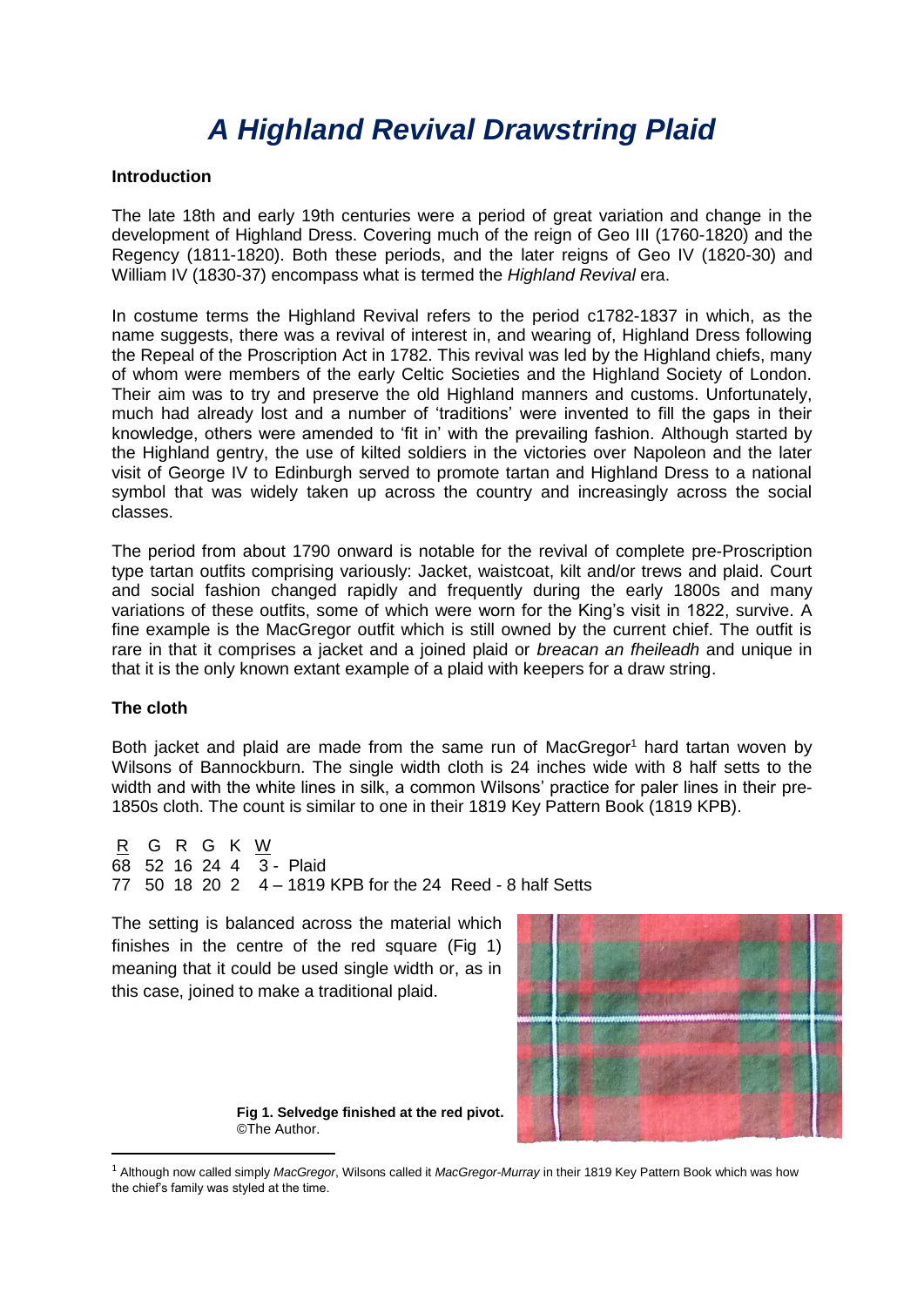# **The Plaid**

The plaid is constructed from two pieces of cloth 5 yards 27" x 24" resulting in a double width plaid almost 6 yards long which is about as long as practical and only really possible if, like this piece, the material is fine. The cloth is joined using a simple whip stitch ends finished by being turned and sewn, both techniques being the most common traditional technique use to finish a plaid. One piece is shorter by about an inch due to a difference in the weft count resulting in a misalignment of the sett when it was joined. There are however three sections where the two pieces have deliberately not been joined; each apron and a middle section. Small tape keepers have been sewn on each red square at the central join and run the length of each joined section of the plaid. Too narrow for a belt, these are presumed to have been for a draw string. Fig 2 is a diagrammatic representation of the construction<sup>2</sup>. The aprons and corresponding portion of the upper plaid are shown open; the horizontal red line shows the position of the unsown central section and the vertical red line represent to placing of the keeper tapes but not their exact number. The black arrows indicate opposing way the drawstrings work to gather the pleats.



**Fig 2. Diagrammatic representation of the plaid's construction.** ©The Author.

There is no other known example or record of the apron section of a plaid being unjoined. Doing this would allow the upper portion of the plaid to be drawn back for fastening to the shoulder but makes it less practical as a cloak which probably indicates that this technique was one used for Courtly appearance rather than the traditional multi-use garment.

Fig 3 shows one of the unjoined aprons as well as the slight difference in the overall length



**Fig 3. Unsewn apron section.** ©The Author.

**.** 

of the upper and lower pieces of cloth due to the misalignment of the sett. The turned ends of the material are also clearly visible. The last tape for the draw string is marked the 'A' and the unsown apron begins at the green immediately to the left of the tape. Depending on which way up the plaid was worn would mean that the unsown apron would be 15 or 16 inches wide which, even allowing for some wrap-around of the pleated section indicates that this was made for a slim man.

 $2$  The diagram is not to scale and original is proportionally longer.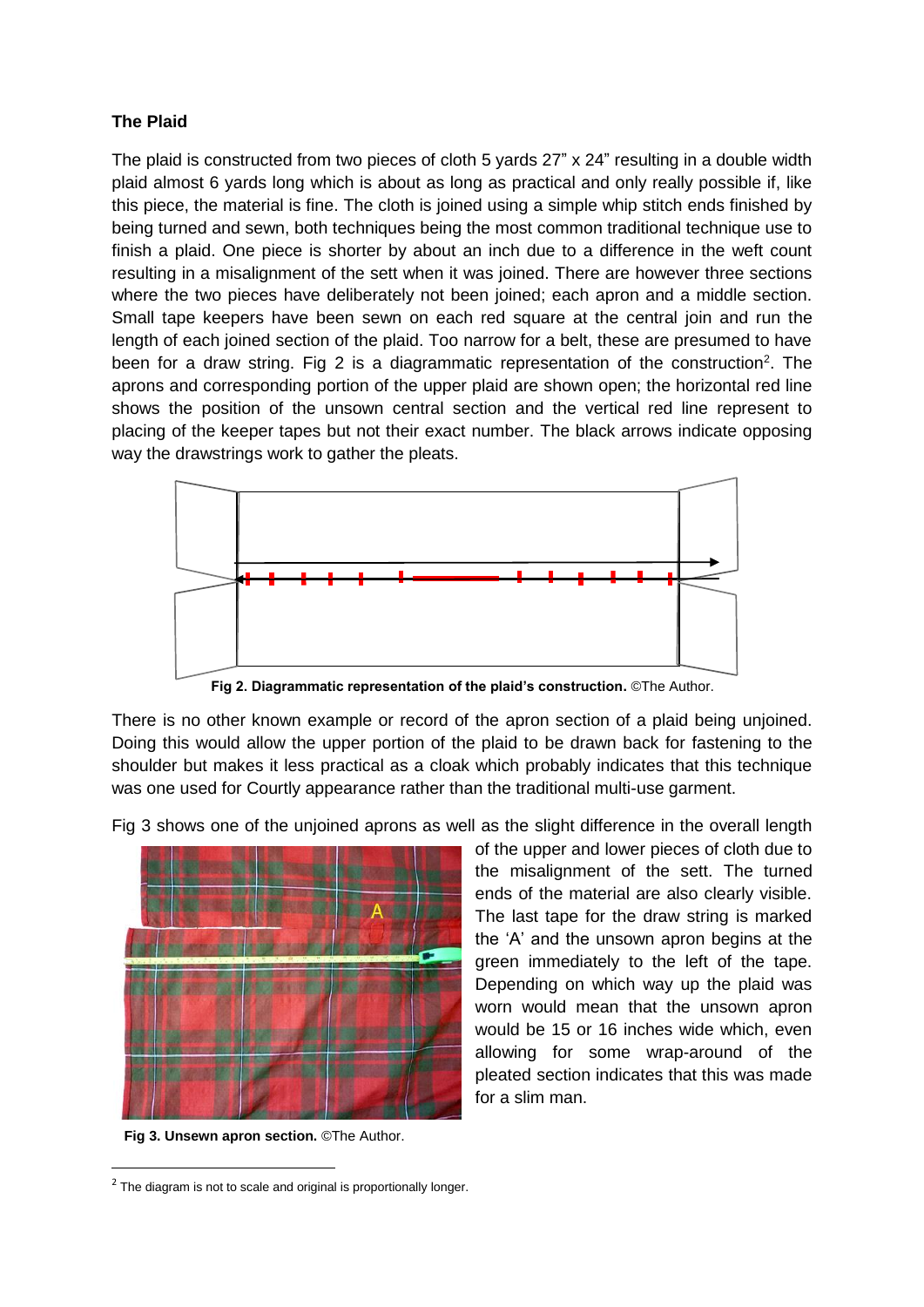There are 14 tapes approximately 1" long x 0.5" wide crudely sewn along the length of the plaid, 7 either side of the central unsown section. The placing of the tapes means that the wearer was either quite tall or it was tied off above the waist and then perhaps folded over. In picture below (Fig 4) a rudimentary drawstring has been added to the section on one side of the central unsown centre to show the drawstring's position on the plaid.



**Fig 4. Position of the drawstring along the central join.** ©The Author.

The effect of the drawstrings being pulled is to make the pleats form into a bunched arrangement like the folds of a curtain as opposed to sharp pressed ones. Whilst the original is too delicate and valuable to practise on, the effect can be seen in the schematic (Fig 5).



Earlier researchers have discussed, and indeed disagreed, on whether the drawstring was worn on the outside or inside of the plaid. There is a rosette towards the corner of one of the aprons (shown above) but which is on the opposite side of the cloth to the drawstring so it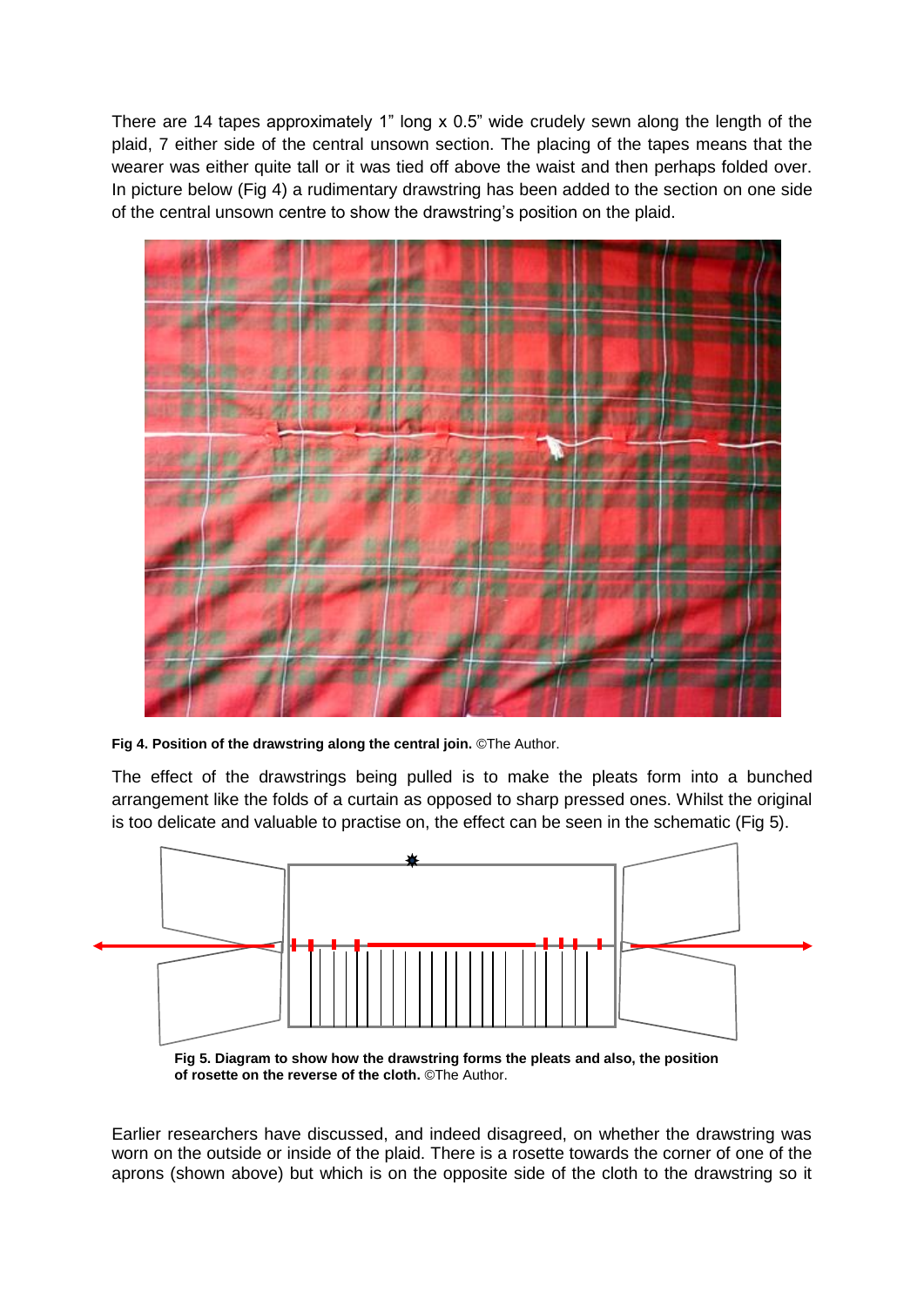doesn't really help in determining which side the drawstring was worn. If worn on the apron then the drawstring would have to be on the inside of the cloth but if worn on the corner of the upper or cloak section of the plaid then the drawstring would have to be on the outside. As the pleats are unsown then technically the plaid could be worn with the drawstring inside



**Fig 6. Detail of the drawstring plaid c1680.** ©The Author.

or out and either way up. Which way was correct we cannot be certain however logic suggests that the drawstring was worn on the outside because once the pleats are formed then the drawstring would be perhaps as much as a yard long on either side. This would be more difficult to manage if it were sticking out from the folds of the material however if on the outside of the cloth then it could

easily be tied off and the excess tucked away, or even wrapped around the waist first and then tied off. Michael Wright's c1680 portrait of Lord Mungo Murray shows an early example of a drawstring plaid (Fig 6).

Finally, there is the question of the unsown section in the middle of the plaid (Fig 7). At 32" long, perfectly balanced across the sett and with drawstring tapes at either end to strengthen it, this is clearly a deliberate feature as opposed to a section where the sewing has come undone. Although there aren't too many complete extant examples, no other plaid of any age



**Fig 7. Unjoined central section of the plaid.** ©The Author.

is known to include this feature so the question arises as to its purpose. The most likely explanation is that it is a work around to a fashion style that was at odds with a true belted plaid.  $18<sup>th</sup>$  century Highland jackets worn with a plaid tended to be short and thus there was no obstruction to arranging the upper portion of the plaid. This shorter coat was retained by the Highland Regiments because of their continued use of the plaid but jackets for civilian dress, especially during the Highland Revival, tended to follow the civilian fashion, a prominent feature of which was longer coat tails. It therefore seems probable that the unjoined section of the plaid was intended to accommodate the tails of the accompanying coat. These can clearly be seen in Fig 8 where they are considerably longer than the front at the waist.

The coat itself, *which will be the subject of a separate paper*, has a number of interesting features; notably, the two epaulette strips on either shoulder to take a matching tartan strap for fastening the plaid meaning it could be worn on either shoulder.



**Fig 8. MacGregor jacket showing longer tail.** ©The Author.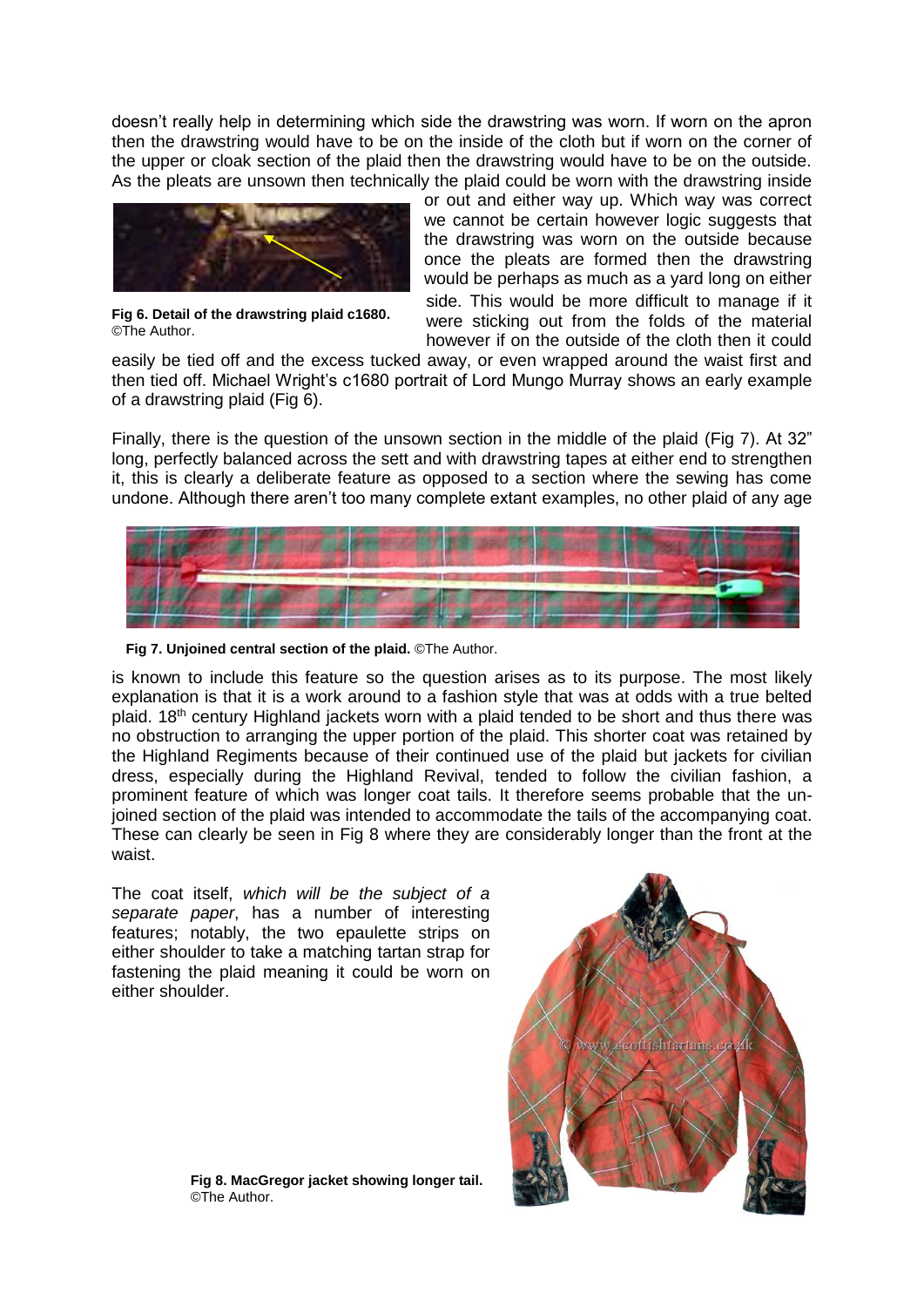## **Dating the Plaid**

It has long been assumed by the family and researchers that the outfit is the one worn by Sir Evan MacGregor in Denis Dighton's 1822 portrait *The Honours of Scotland<sup>3</sup>* (Fig 9) in which the chief and a number of other figures are shown wearing tartan outfits thought to have been made for the George IV's visit in 1822; however, the facts suggest that this outfit is somewhat older. The type of cloth, hard tartan with a silk stripe, was woven by Wilsons c1790–1850 and so would have been used throughout the Highland Revival era but the cut of the jacket is pseudo-military of a late  $18<sup>th</sup>$  century style that had gone out of fashion by c1810. The jacket is relatively roughly made compared with many surviving Regency ones which, together with the cut, indicate that it was made and used some years before the 1822 Levee that followed the discovery of the Crown Jewels in 1818.



**Fig 9. The Honours of Scotland by Denis Dighton 1822.**

## **Conclusion**

**.** 

It's unlikely that there was only one method of donning the full plaid and whilst we cannot know how widespread the use of this method was it is certainly practical and Wright's portrait provides evidence of the early use of the technique. However, this Highland Revival plaid is the only known extant example of a practice that was possibly widespread in the  $17<sup>th</sup>$  and 18<sup>th</sup> centuries.

<sup>3</sup> The *Honours of Scotland* is the collective term applied to the Scottish Crown jewels which were rediscovered in 1820.